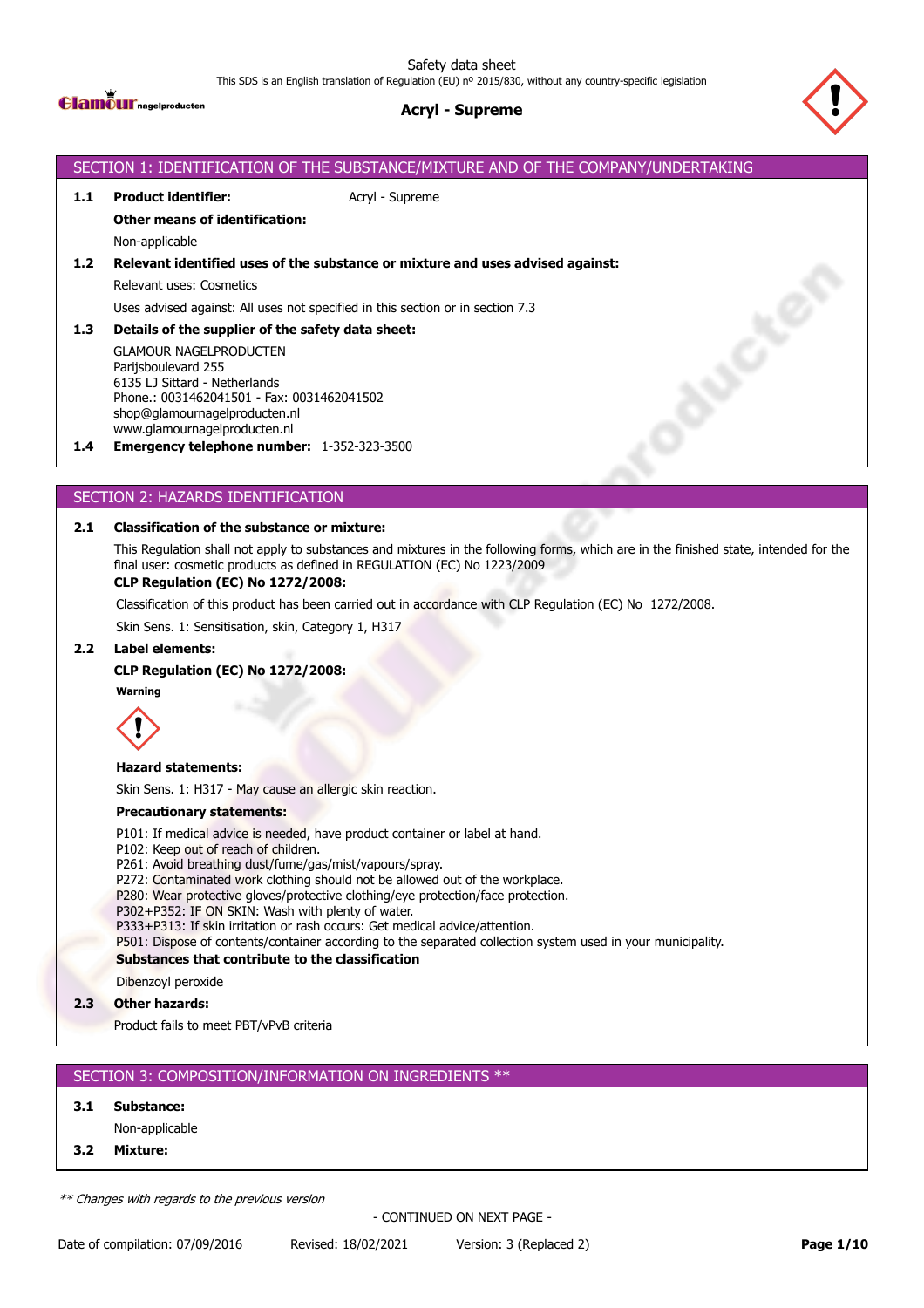

# **Acryl - Supreme**



## SECTION 3: COMPOSITION/INFORMATION ON INGREDIENTS \*\* (continued)

#### **Chemical description:** Mixture of substances

#### **Components:**

In accordance with Annex II of Regulation (EC) No 1907/2006 (point 3), the product contains:

|               | <b>Identification</b>                                                                                                               | Chemical name/Classification<br>Concentration |                                                                      |                 |                  |  |  |
|---------------|-------------------------------------------------------------------------------------------------------------------------------------|-----------------------------------------------|----------------------------------------------------------------------|-----------------|------------------|--|--|
| CAS:          | $94 - 36 - 0$<br>202-327-6                                                                                                          | Dibenzoyl peroxide (1)                        |                                                                      | ATP ATP01       |                  |  |  |
| EC:<br>Index: | 617-008-00-0<br>REACH: 01-2119511472-50-<br><b>XXXX</b>                                                                             | Regulation 1272/2008                          | Eye Irrit. 2: H319; Org. Perox. B: H241; Skin Sens. 1: H317 - Danger |                 | $\sqrt{1}$ <2,5% |  |  |
| CAS:          | 112945-52-5                                                                                                                         | Syntetic Silicon Dioxide <sup>(1)</sup>       |                                                                      | Self-classified |                  |  |  |
| EC:<br>Index: | Non-applicable<br>Non-applicable<br>REACH: 01-2119379499-16-<br><b>XXXX</b>                                                         | <b>Regulation 1272/2008</b>                   | Eye Irrit. 2: H319; Skin Irrit. 2: H315; STOT SE 3: H335 - Warning   |                 | $1 - 2.5%$       |  |  |
|               | <sup>(1)</sup> Substances presenting a health or environmental hazard which meet criteria laid down in Regulation (EU) No. 2015/830 |                                               |                                                                      |                 |                  |  |  |

To obtain more information on the hazards of the substances consult sections 11, 12 and 16.

*\*\* Changes with regards to the previous version*

# SECTION 4: FIRST AID MEASURES

#### **4.1 Description of first aid measures:**

The symptoms resulting from intoxication can appear after exposure, therefore, in case of doubt, seek medical attention for direct exposure to the chemical product or persistent discomfort, showing the SDS of this product.

#### **By inhalation:**

This product is not classified as hazardous through inhalation. However, in case of intoxication symptoms it is recommended to remove the person affected from the area of exposure, provide clean air and keep at rest. Request medical attention if symptoms persist.

#### **By skin contact:**

In case the skin is affected (stinging, redness, rashes, blisters,...), seek medical help with this Safety Data Form.

### **By eye contact:**

Rinse eyes thoroughly with lukewarm water for at least 15 minutes. Do not allow the person affected to rub or close their eyes. If the injured person uses contact lenses, these should be removed unless they are stuck to the eyes, in which case this could cause further damage. In all cases, after cleaning, a doctor should be consulted as quickly as possible with the SDS of the product.

#### **By ingestion/aspiration:**

Do not induce vomiting, but if it does happen keep the head down to avoid aspiration. Keep the person affected at rest. Rinse out the mouth and throat, as they may have been affected during ingestion.

#### **4.2 Most important symptoms and effects, both acute and delayed:**

Acute and delayed effects are indicated in sections 2 and 11.

#### **4.3 Indication of any immediate medical attention and special treatment needed:**

Non-applicable

# SECTION 5: FIREFIGHTING MEASURES

### **5.1 Extinguishing media:**

#### **Suitable extinguishing media:**

Product is non-flammable under normal conditions of storage, handling and use. In the case of combustion as a result of improper handling, storage or use preferably use polyvalent powder extinguishers (ABC powder), in accordance with the Regulation on fire protection systems.

# **Unsuitable extinguishing media:**

IT IS RECOMMENDED NOT to use full jet water as an extinguishing agent.

### **5.2 Special hazards arising from the substance or mixture:**

As a result of combustion or thermal decomposition reactive sub-products are created that can become highly toxic and, consequently, can present a serious health risk.

#### **5.3 Advice for firefighters:**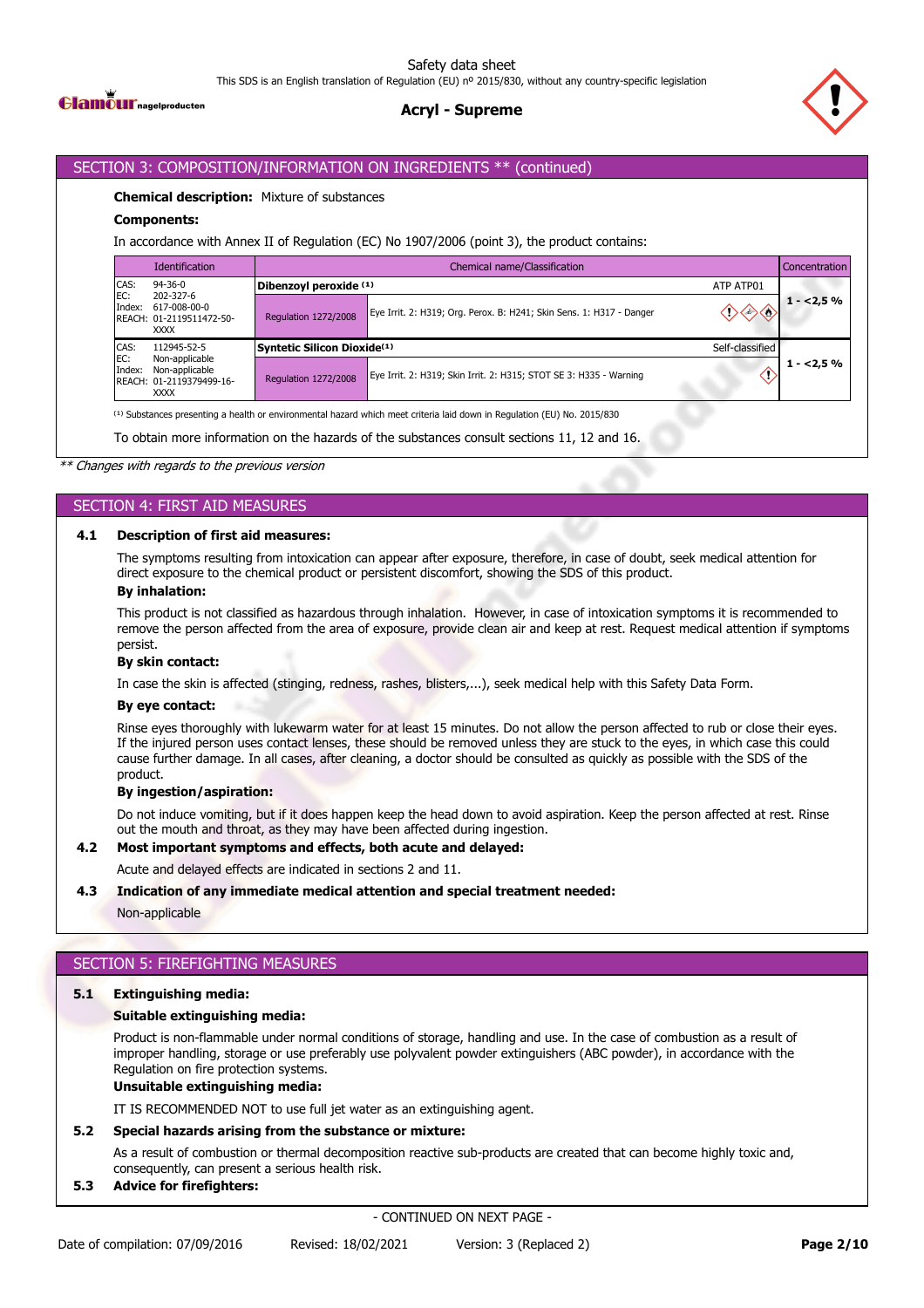

# **Acryl - Supreme**



# SECTION 5: FIREFIGHTING MEASURES (continued)

Depending on the magnitude of the fire it may be necessary to use full protective clothing and self-contained breathing apparatus (SCBA). Minimum emergency facilities and equipment should be available (fire blankets, portable first aid kit,...) in accordance with Directive 89/654/EC.

# **Additional provisions:**

Act in accordance with the Internal Emergency Plan and the Information Sheets on actions to take after an accident or other emergencies. Eliminate all sources of ignition. In case of fire, cool the storage containers and tanks for products susceptible to combustion, explosion or BLEVE as a result of high temperatures. Avoid spillage of the products used to extinguish the fire into an aqueous medium.

# SECTION 6: ACCIDENTAL RELEASE MEASURES

## **6.1 Personal precautions, protective equipment and emergency procedures:**

Sweep up and shovel product or collect by other means and place in container for reuse (preferred) or disposal

## **6.2 Environmental precautions:**

This product is not classified as hazardous to the environment. Keep product away from drains, surface and ground water.

## **6.3 Methods and material for containment and cleaning up:**

It is recommended:

Sweep up and shovel product or collect by other means and place in container for reuse (preferred) or disposal

## **6.4 Reference to other sections:**

See sections 8 and 13.

# SECTION 7: HANDLING AND STORAGE

# **7.1 Precautions for safe handling:**

A.- Precautions for safe manipulation

Comply with the current legislation concerning the prevention of industrial risks. Keep containers hermetically sealed. Control spills and residues, destroying them with safe methods (section 6). Avoid leakages from the container. Maintain order and cleanliness where dangerous products are used.

B.- Technical recommendations for the prevention of fires and explosions

Due to its inflammable nature, the product does not present a fire risk under normal conditions of storage, handling and use.

C.- Technical recommendations to prevent ergonomic and toxicological risks

Do not eat or drink during the process, washing hands afterwards with suitable cleaning products.

D.- Technical recommendations to prevent environmental risks

It is recommended to have absorbent material available at close proximity to the product (See subsection 6.3)

# **7.2 Conditions for safe storage, including any incompatibilities:**

A.- Technical measures for storage Minimum Temp.: 5 °C Maximum Temp.: 30 °C Maximum time: 6 Months

B.- General conditions for storage

Avoid sources of heat, radiation, static electricity and contact with food. For additional information see subsection 10.5

# **7.3 Specific end use(s):**

Except for the instructions already specified it is not necessary to provide any special recommendation regarding the uses of this product.

# SECTION 8: EXPOSURE CONTROLS/PERSONAL PROTECTION

# **8.1 Control parameters:**

Substances whose occupational exposure limits have to be monitored in the workplace (European OEL, not country-specific legislation):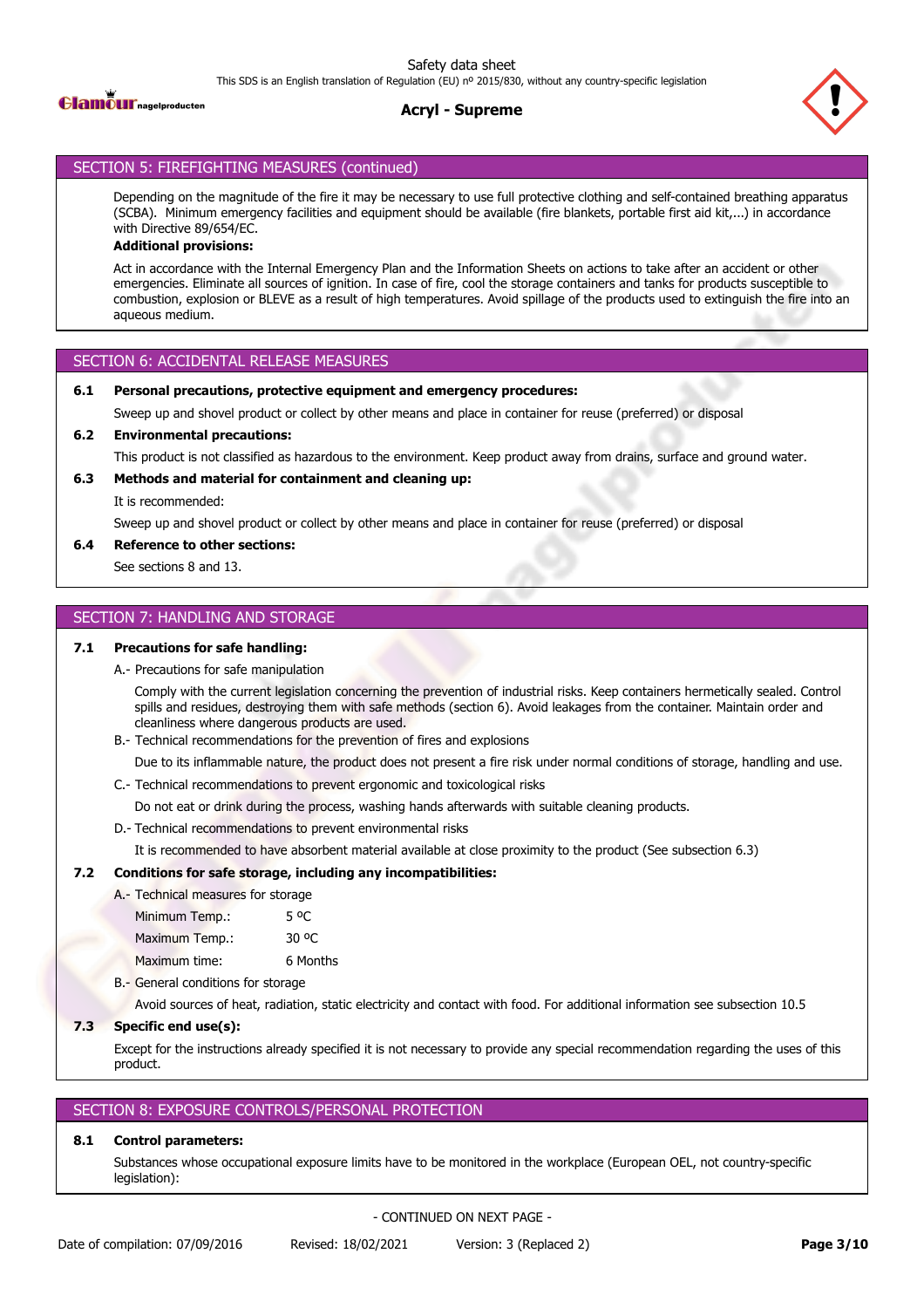**Glamour** nagelproducten

# **Acryl - Supreme**



# SECTION 8: EXPOSURE CONTROLS/PERSONAL PROTECTION (continued)

Nuisance dust: Inhalable dust 10 mg/m3 // Respirable dust 4 mg/m3 **DNEL (Workers):**

|                       |            | Short exposure |                | Long exposure  |                |
|-----------------------|------------|----------------|----------------|----------------|----------------|
| <b>Identification</b> |            | Systemic       | Local          | Systemic       | Local          |
| Dibenzoyl peroxide    | Oral       | Non-applicable | Non-applicable | Non-applicable | Non-applicable |
| CAS: 94-36-0          | Dermal     | Non-applicable | Non-applicable | $13,3$ mg/kg   | Non-applicable |
| EC: 202-327-6         | Inhalation | Non-applicable | Non-applicable | 39 mg/m $3$    | Non-applicable |

# **DNEL (General population):**

|                               |             |                | Short exposure |                | Long exposure  |
|-------------------------------|-------------|----------------|----------------|----------------|----------------|
| <b>Identification</b>         |             | Systemic       | Local          | Systemic       | Local          |
| Dibenzoyl peroxide            | <b>Oral</b> | Non-applicable | Non-applicable | 2 mg/kg        | Non-applicable |
| CAS: 94-36-0                  | Dermal      | Non-applicable | Non-applicable | Non-applicable | Non-applicable |
| EC: $202-327-6$<br>Inhalation |             | Non-applicable | Non-applicable | Non-applicable | Non-applicable |

## **PNEC:**

| <b>Identification</b> |              |                          |                         |                         |
|-----------------------|--------------|--------------------------|-------------------------|-------------------------|
| Dibenzoyl peroxide    | <b>STP</b>   | $0.35$ mg/L              | <b>Fresh water</b>      | $0,00002 \text{ mg/L}$  |
| CAS: 94-36-0          | Soil         | $0.003$ mg/kg            | Marine water            | $0,000002 \text{ mg/L}$ |
| EC: 202-327-6         | Intermittent | $10,000602 \text{ mg/L}$ | Sediment (Fresh water)  | $0.013$ mg/kg           |
|                       | Oral         | Non-applicable           | Sediment (Marine water) | $0,001$ mg/kg           |

# **8.2 Exposure controls:**

A.- General security and hygiene measures in the work place

As a preventative measure it is recommended to use basic Personal Protective Equipment, with the corresponding <<CE marking>> in accordance with Regulation (EU) 2016/425. For more information on Personal Protective Equipment (storage, use, cleaning, maintenance, class of protection,…) consult the information leaflet provided by the manufacturer. For more information see subsection 7.1. All information contained herein is a recommendation which needs some specification from the labour risk prevention services as it is not known whether the company has additional measures at its disposal.

### B.- Respiratory protection

| Pictogram                                                       | <b>PPE</b>                           | Labelling      | <b>CEN Standard</b> | Remarks                                                                                                                                                                       |
|-----------------------------------------------------------------|--------------------------------------|----------------|---------------------|-------------------------------------------------------------------------------------------------------------------------------------------------------------------------------|
| <b>RESPONSE</b><br>Mandatory<br>respiratory tract<br>protection | Filter mask for gases and<br>vapours | <b>CAT III</b> | EN 405:2002+A1:2010 | Replace when there is a taste or smell of the<br>contaminant inside the face mask. If the<br>contaminant comes with warnings it is<br>recommended to use isolation equipment. |

## C.- Specific protection for the hands

Non-applicable

# D.- Ocular and facial protection

| Pictogram                                  | <b>PPE</b>                                       | Labelling | <b>CEN Standard</b>             | <b>Remarks</b>                                                                                                                  |
|--------------------------------------------|--------------------------------------------------|-----------|---------------------------------|---------------------------------------------------------------------------------------------------------------------------------|
| <b>COD</b><br>Mandatory face<br>protection | Panoramic glasses against<br>splash/projections. | CAT I     | EN 166:2002<br>EN ISO 4007:2018 | Clean daily and disinfect periodically according to<br>the manufacturer's instructions. Use if there is a<br>risk of splashing. |

E.- Body protection

| Pictogram | <b>PPE</b>           | Labelling  | <b>CEN Standard</b> | Remarks                                                                                                                                                                                                                                                                          |
|-----------|----------------------|------------|---------------------|----------------------------------------------------------------------------------------------------------------------------------------------------------------------------------------------------------------------------------------------------------------------------------|
|           | Work clothing        | <b>CAT</b> |                     | Replace before any evidence of deterioration. For<br>periods of prolonged exposure to the product for<br>professional/industrial users CE III is<br>recommended, in accordance with the regulations<br>in EN ISO 6529:2013, EN ISO 6530:2005, EN ISO<br>13688:2013, EN 464:1994. |
|           | Anti-slip work shoes |            | EN ISO 20347:2012   | Replace before any evidence of deterioration. For<br>periods of prolonged exposure to the product for<br>professional/industrial users CE III is<br>recommended, in accordance with the regulations<br>in EN ISO 20345:2012 y EN 13832-1:2007                                    |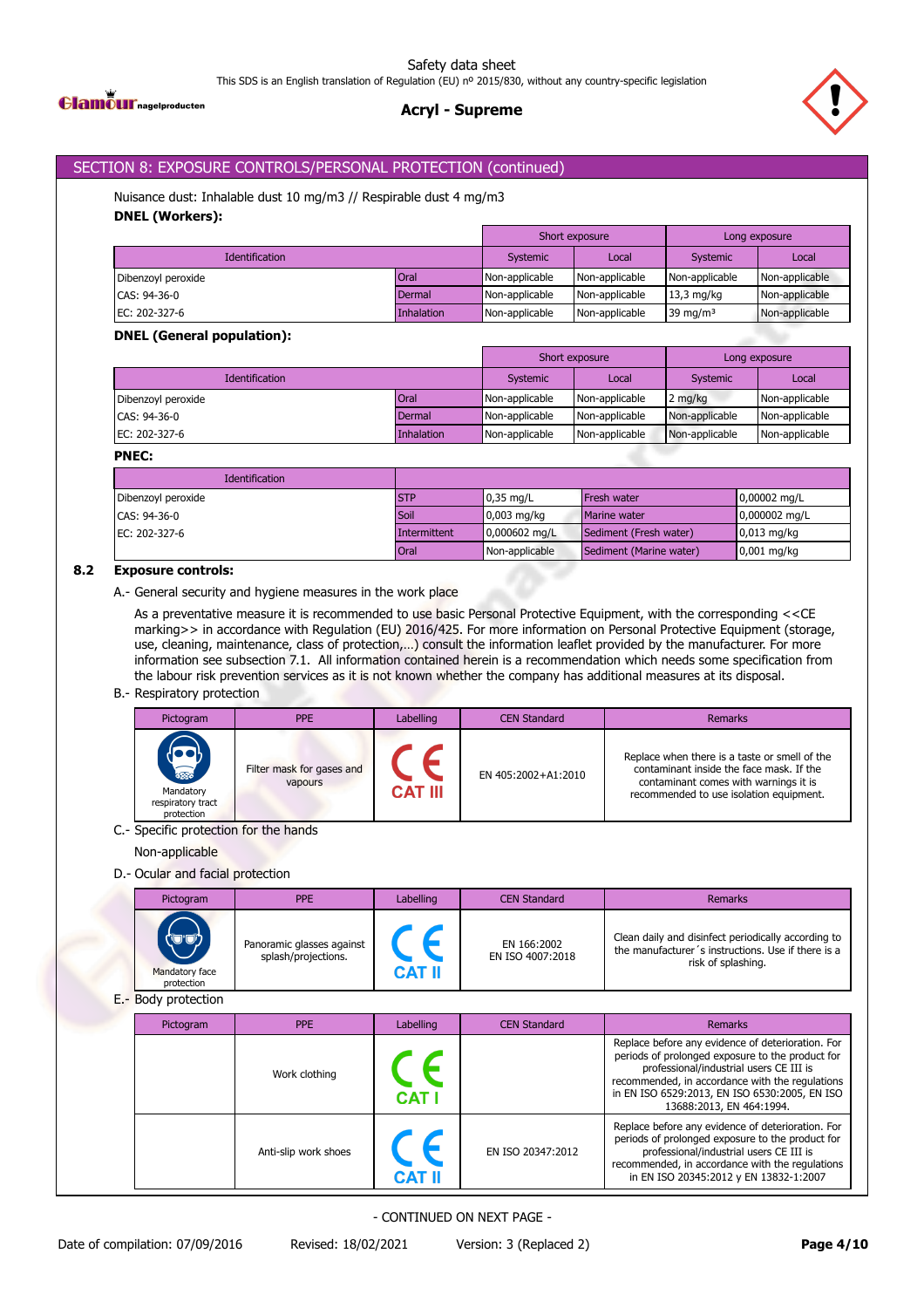**Glamour** nagelproducten

# **Acryl - Supreme**



# SECTION 8: EXPOSURE CONTROLS/PERSONAL PROTECTION (continued)

## F.- Additional emergency measures

| <b>Emergency measure</b> | <b>Standards</b>                                | Emergency measure                        | <b>Standards</b>                               |
|--------------------------|-------------------------------------------------|------------------------------------------|------------------------------------------------|
| A<br>Emergency shower    | ANSI Z358-1<br>ISO 3864-1:2011, ISO 3864-4:2011 | $\bigcirc$<br>.<br>▦<br>Eyewash stations | DIN 12 899<br>ISO 3864-1:2011, ISO 3864-4:2011 |

# **Environmental exposure controls:**

In accordance with the community legislation for the protection of the environment it is recommended to avoid environmental spillage of both the product and its container. For additional information see subsection 7.1.D

# **Volatile organic compounds:**

With regard to Directive 2010/75/EU, this product has the following characteristics:

| V.O.C. (Supply):          | 0 % weight                    |
|---------------------------|-------------------------------|
| V.O.C. density at 20 °C.  | 0 kg/m <sup>3</sup> $(0 g/L)$ |
| Average carbon number:    | Non-applicable                |
| Average molecular weight: | Non-applicable                |
|                           |                               |

# SECTION 9: PHYSICAL AND CHEMICAL PROPERTIES

| 9.1 | Information on basic physical and chemical properties:                                             |                  |
|-----|----------------------------------------------------------------------------------------------------|------------------|
|     | For complete information see the product datasheet.                                                |                  |
|     | Appearance:                                                                                        |                  |
|     | Physical state at 20 °C:                                                                           | Solid            |
|     | Appearance:                                                                                        | Not available    |
|     | Colour:                                                                                            | Not available    |
|     | Odour:                                                                                             | Not available    |
|     | Odour threshold:                                                                                   | Non-applicable * |
|     | <b>Volatility:</b>                                                                                 |                  |
|     | Boiling point at atmospheric pressure:                                                             | Non-applicable * |
|     | Vapour pressure at 20 °C:                                                                          | Non-applicable * |
|     | Vapour pressure at 50 °C:                                                                          | Non-applicable * |
|     | Evaporation rate at 20 °C:                                                                         | Non-applicable * |
|     | <b>Product description:</b>                                                                        |                  |
|     | Density at 20 °C:                                                                                  | Non-applicable * |
|     | Relative density at 20 °C:                                                                         | Non-applicable * |
|     | Dynamic viscosity at 20 °C:                                                                        | Non-applicable * |
|     | Kinematic viscosity at 20 °C:                                                                      | Non-applicable * |
|     | Kinematic viscosity at 40 °C:                                                                      | Non-applicable * |
|     | Concentration:                                                                                     | Non-applicable * |
|     | pH:                                                                                                | Non-applicable * |
|     | Vapour density at 20 °C:                                                                           | Non-applicable * |
|     | Partition coefficient n-octanol/water 20 °C:                                                       | Non-applicable * |
|     | Solubility in water at 20 °C:                                                                      |                  |
|     | Solubility properties:                                                                             | Non-applicable * |
|     | Decomposition temperature:                                                                         | Non-applicable * |
|     | Melting point/freezing point:                                                                      | Non-applicable * |
|     | Explosive properties:                                                                              | Non-applicable * |
|     | *Not relevant due to the nature of the product, not providing information property of its hazards. |                  |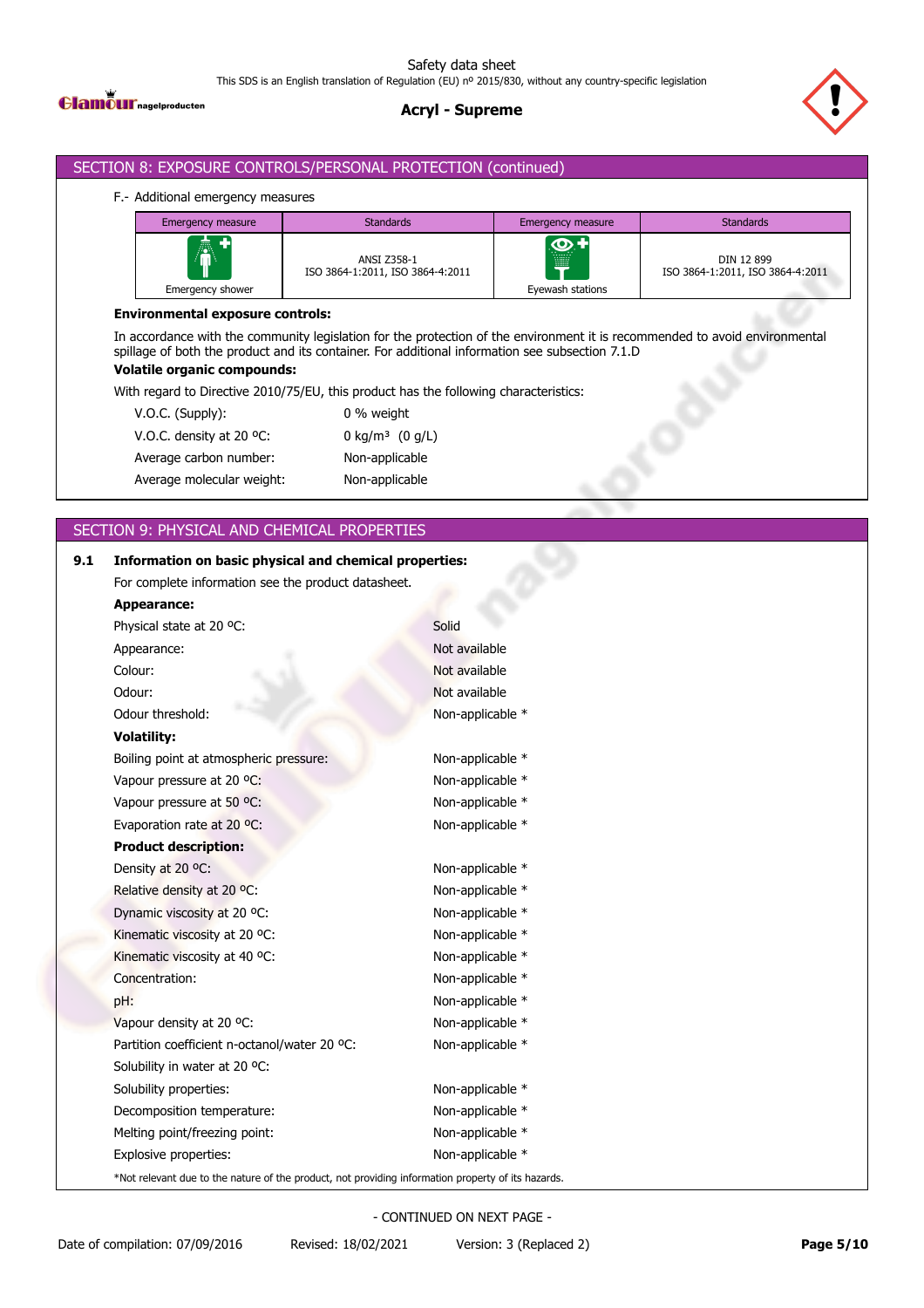

# **Acryl - Supreme**



|     | SECTION 9: PHYSICAL AND CHEMICAL PROPERTIES (continued)                                            |                  |
|-----|----------------------------------------------------------------------------------------------------|------------------|
|     | Oxidising properties:                                                                              | Non-applicable * |
|     | <b>Flammability:</b>                                                                               |                  |
|     | Flash Point:                                                                                       | Non-applicable   |
|     | Heat of combustion:                                                                                | Non-applicable * |
|     | Flammability (solid, gas):                                                                         | Non-applicable * |
|     | Autoignition temperature:                                                                          | Non-applicable * |
|     | Lower flammability limit:                                                                          | Non-applicable * |
|     | Upper flammability limit:                                                                          | Non-applicable * |
|     | <b>Explosive:</b>                                                                                  |                  |
|     | Lower explosive limit:                                                                             | Non-applicable * |
|     | Upper explosive limit:                                                                             | Non-applicable * |
| 9.2 | <b>Other information:</b>                                                                          |                  |
|     | Surface tension at 20 °C:                                                                          | Non-applicable * |
|     | Refraction index:                                                                                  | Non-applicable * |
|     | *Not relevant due to the nature of the product, not providing information property of its hazards. |                  |

# SECTION 10: STABILITY AND REACTIVITY

### **10.1 Reactivity:**

No hazardous reactions are expected because the product is stable under recommended storage conditions. See section 7.

### **10.2 Chemical stability:**

Chemically stable under the conditions of storage, handling and use.

### **10.3 Possibility of hazardous reactions:**

Under the specified conditions, hazardous reactions that lead to excessive temperatures or pressure are not expected.

### **10.4 Conditions to avoid:**

Applicable for handling and storage at room temperature:

| Shock and friction | Contact with air | Increase in temperature                  | <b>Sunlight</b>     | <b>Humidity</b> |
|--------------------|------------------|------------------------------------------|---------------------|-----------------|
| Not applicable     | Not applicable   | Heating may cause a fire or<br>explosion | Avoid direct impact | Not applicable  |

### **10.5 Incompatible materials:**

| <b>Acids</b>       | Water          | Oxidising materials | Combustible materials | <b>Others</b>                                                                      |
|--------------------|----------------|---------------------|-----------------------|------------------------------------------------------------------------------------|
| Avoid strong acids | Not applicable | Avoid direct impact | Precaution            | Avoid alkalines, heavy metals,<br>reducing agents, peroxide<br>accelerating agents |

### **10.6 Hazardous decomposition products:**

See subsection 10.3, 10.4 and 10.5 to find out the specific decomposition products. Depending on the decomposition conditions, complex mixtures of chemical substances can be released: carbon dioxide (CO2), carbon monoxide and other organic compounds.

# SECTION 11: TOXICOLOGICAL INFORMATION \*\*

### **11.1 Information on toxicological effects:**

The experimental information related to the toxicological properties of the product itself is not available

#### **Dangerous health implications:**

In case of exposure that is repetitive, prolonged or at concentrations higher than the recommended occupational exposure limits, adverse effects on health may result, depending on the means of exposure: A- Ingestion (acute effect):

*\*\* Changes with regards to the previous version*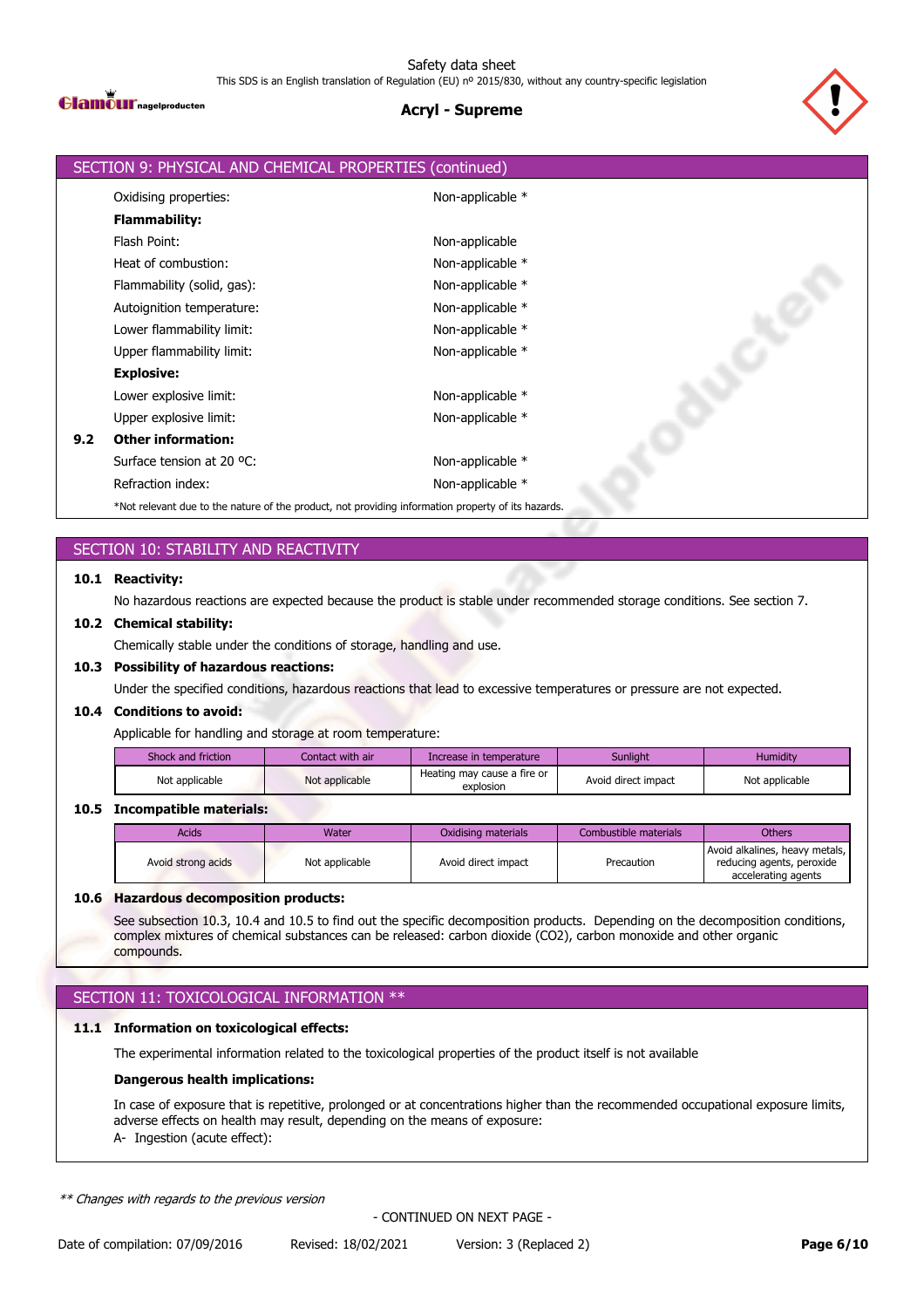Safety data sheet

This SDS is an English translation of Regulation (EU) nº 2015/830, without any country-specific legislation



### **Acryl - Supreme**



## SECTION 11: TOXICOLOGICAL INFORMATION \*\* (continued)

- Acute toxicity : Based on available data, the classification criteria are not met, as it does not contain substances classified as dangerous for consumption. For more information see section 3.
- Corrosivity/Irritability: Based on available data, the classification criteria are not met. However, it does contain substances classified as dangerous for this effect. For more information see section 3.
- B- Inhalation (acute effect):
	- Acute toxicity : Based on available data, the classification criteria are not met, as it does not contain substances classified as dangerous for inhalation. For more information see section 3.
	- Corrosivity/Irritability: Based on available data, the classification criteria are not met. However, it contains substances classified as dangerous for inhalation. For more information see section 3.
- C- Contact with the skin and the eyes (acute effect):

- Contact with the skin: Based on available data, the classification criteria are not met. However, it contains substances classified as dangerous for skin contact. For more information see section 3.

Contact with the eyes: Based on available data, the classification criteria are not met. However, it does contain substances classified as dangerous for this effect. For more information see section 3.

D- CMR effects (carcinogenicity, mutagenicity and toxicity to reproduction):

- Carcinogenicity: Based on available data, the classification criteria are not met, as it does not contain substances classified as dangerous for the effects mentioned. For more information see section 3.

IARC: Poly(methyl methacrylate) (3); Dibenzoyl peroxide (3)

- Mutagenicity: Based on available data, the classification criteria are not met, as it does not contain substances classified as dangerous for this effect. For more information see section 3.

Reproductive toxicity: Based on available data, the classification criteria are not met, as it does not contain substances classified as dangerous for this effect. For more information see section 3.

E- Sensitizing effects:

- Respiratory: Based on available data, the classification criteria are not met, as it does not contain substances classified as dangerous with sensitising effects. For more information see section 3.

- Cutaneous: Prolonged contact with the skin can result in episodes of allergic contact dermatitis.
- F- Specific target organ toxicity (STOT) single exposure:

Based on available data, the classification criteria are not met. However, it contains substances classified as dangerous for inhalation. For more information see section 3.

- G- Specific target organ toxicity (STOT)-repeated exposure:
	- Specific target organ toxicity (STOT)-repeated exposure: Based on available data, the classification criteria are not met, as
	- it does not contain substances classified as dangerous for this effect. For more information see section 3.
	- Skin: Based on available data, the classification criteria are not met, as it does not contain substances classified as
	- dangerous for this effect. For more information see section 3.
- H- Aspiration hazard:

Based on available data, the classification criteria are not met, as it does not contain substances classified as dangerous for this effect. For more information see section 3.

#### **Other information:**

#### Non-applicable

#### **Specific toxicology information on the substances:**

| <b>Identification</b>    | Acute toxicity         |                | Genus  |
|--------------------------|------------------------|----------------|--------|
| Syntetic Silicon Dioxide | LD50 oral              | 10000 mg/kg    | Rat    |
| CAS: 112945-52-5         | LD50 dermal            | 5100 mg/kg     | Rabbit |
| EC: Non-applicable       | LC50 inhalation        | Non-applicable |        |
| Dibenzoyl peroxide       | LD50 oral              | 7710 mg/kg     | Rat    |
| CAS: 94-36-0             | LD50 dermal            | Non-applicable |        |
| EC: 202-327-6            | <b>LC50</b> inhalation | Non-applicable |        |

*\*\* Changes with regards to the previous version*

# SECTION 12: ECOLOGICAL INFORMATION \*\*

The experimental information related to the eco-toxicological properties of the product itself is not available

#### **12.1 Toxicity:**

*\*\* Changes with regards to the previous version*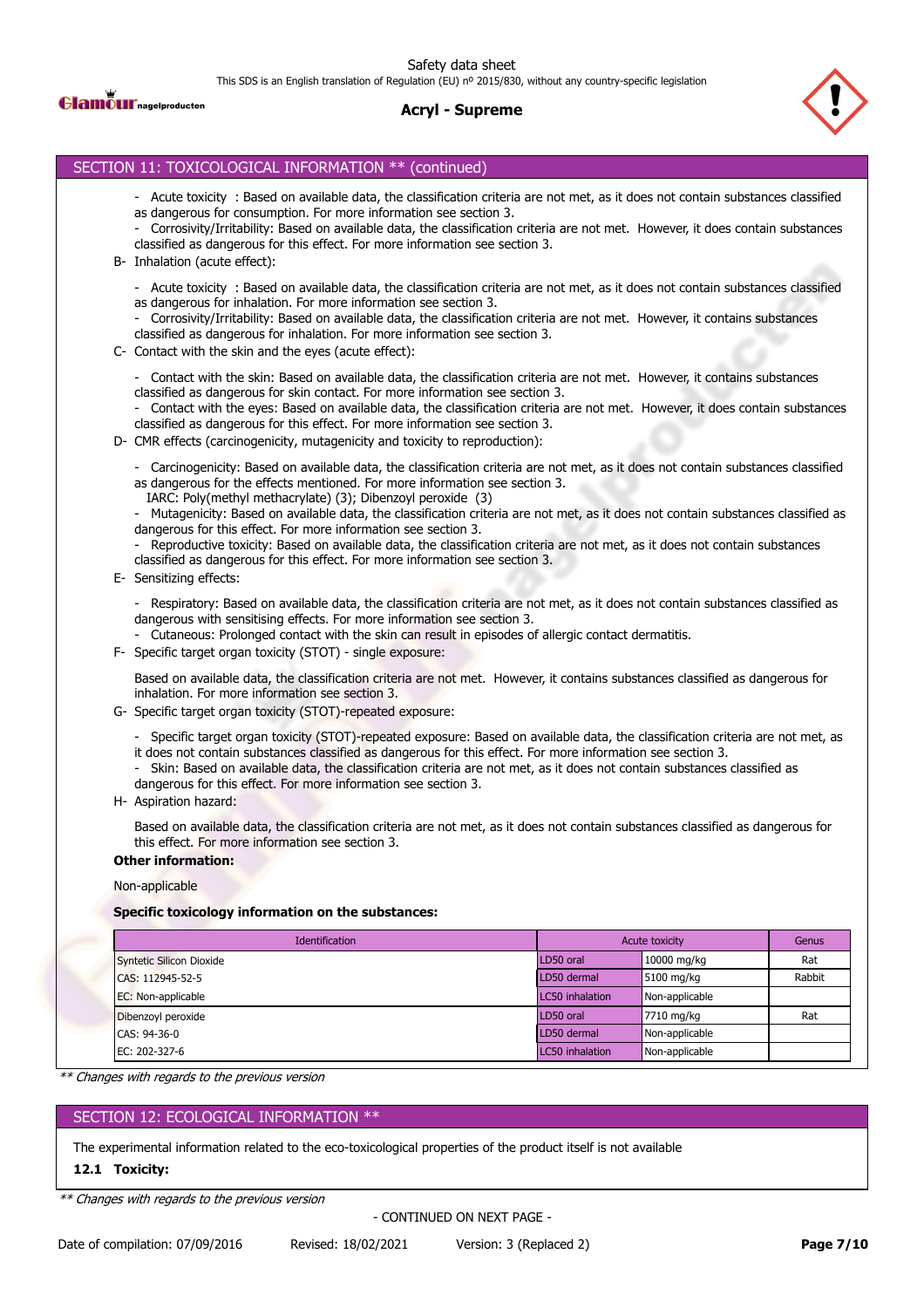

# **Acryl - Supreme**



# SECTION 12: ECOLOGICAL INFORMATION \*\* (continued) Identification **Acute toxicity** Acute toxicity Species Genus Syntetic Silicon Dioxide **LC50** 10000 mg/L (96 h) Brachydanio rerio Fish CAS: 112945-52-5 EC50 10000 mg/L (24 h) Daphnia magna Crustacean EC: Non-applicable **EC50** Non-applicable **12.2 Persistence and degradability:** Not available **12.3 Bioaccumulative potential:** Not available **12.4 Mobility in soil:** Not available **12.5 Results of PBT and vPvB assessment:** Product fails to meet PBT/vPvB criteria **12.6 Other adverse effects:** Not described

*\*\* Changes with regards to the previous version*

# SECTION 13: DISPOSAL CONSIDERATIONS

## **13.1 Waste treatment methods:**

| Code | <b>Description</b>                                                                          | Waste class (Regulation (EU) No<br>1357/2014) |
|------|---------------------------------------------------------------------------------------------|-----------------------------------------------|
|      | It is not possible to assign a specific code, as it depends on the intended use by the user | Non dangerous                                 |
|      |                                                                                             |                                               |

#### **Type of waste (Regulation (EU) No 1357/2014):**

Non-applicable

### **Waste management (disposal and evaluation):**

Consult the authorized waste service manager on the assessment and disposal operations in accordance with Annex 1 and Annex 2 (Directive 2008/98/EC). As under 15 01 (2014/955/EC) of the code and in case the container has been in direct contact with the product, it will be processed the same way as the actual product. Otherwise, it will be processed as non-dangerous residue. We do not recommended disposal down the drain. See paragraph 6.2.

#### **Regulations related to waste management:**

In accordance with Annex II of Regulation (EC) No 1907/2006 (REACH) the community or state provisions related to waste management are stated

Community legislation: Directive 2008/98/EC, 2014/955/EU, Regulation (EU) No 1357/2014

# SECTION 14: TRANSPORT INFORMATION

This product is not regulated for transport (ADR/RID,IMDG,IATA)

# SECTION 15: REGULATORY INFORMATION

Candidate substances for authorisation under the Regulation (EC) No 1907/2006 (REACH): Non-applicable Substances included in Annex XIV of REACH ("Authorisation List") and sunset date: Non-applicable Regulation (EC) No 1005/2009, about substances that deplete the ozone layer: Non-applicable Article 95, REGULATION (EU) No 528/2012: Non-applicable REGULATION (EU) No 649/2012, in relation to the import and export of hazardous chemical products: Non-applicable **15.1 Safety, health and environmental regulations/legislation specific for the substance or mixture: Seveso III:** Non-applicable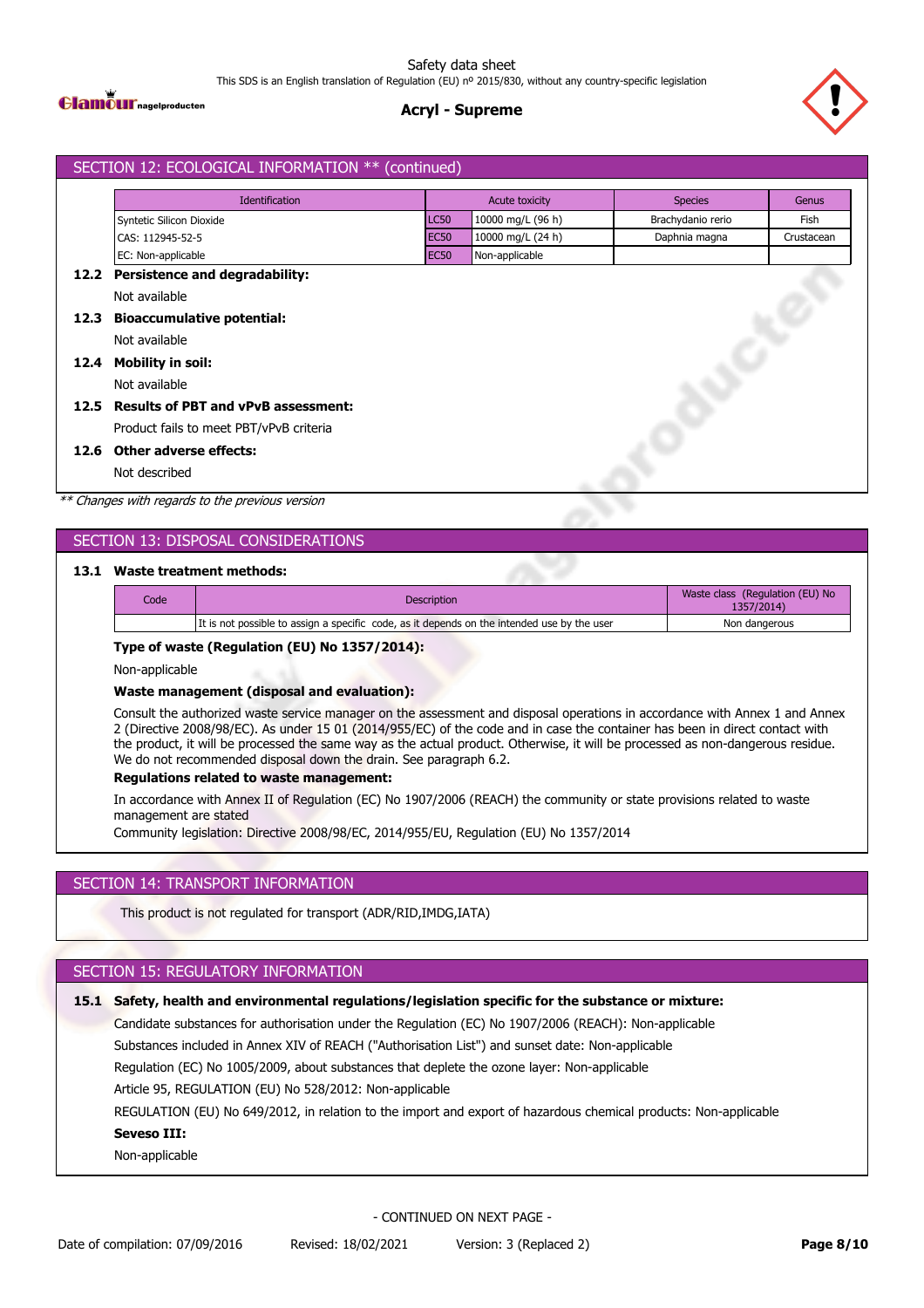

# **Acryl - Supreme**



# SECTION 15: REGULATORY INFORMATION (continued)

**Limitations to commercialisation and the use of certain dangerous substances and mixtures (Annex XVII REACH, etc ….):**

Non-applicable

#### **Specific provisions in terms of protecting people or the environment:**

It is recommended to use the information included in this safety data sheet as a basis for conducting workplace-specific risk assessments in order to establish the necessary risk prevention measures for the handling, use, storage and disposal of this product.

### **Other legislation:**

The product could be affected by sectorial legislation

- Regulation (EC) No 1223/2009 of the European Parliament and of the Council of 30 November 2009 on cosmetic products

### **15.2 Chemical safety assessment:**

The provider has carried out a chemical safety assessment

# SECTION 16: OTHER INFORMATION

#### **Legislation related to safety data sheets:**

The SDS shall be supplied in an official language of the country where the product is placed on the market. This safety data sheet has been designed in accordance with ANNEX II-Guide to the compilation of safety data sheets of Regulation (EC) No 1907/2006 (Regulation (EC) No 2015/830).

#### **Modifications related to the previous Safety Data Sheet which concerns the ways of managing risks.:**

COMPOSITION/INFORMATION ON INGREDIENTS (SECTION 3, SECTION 11, SECTION 12):

New declared substances

Syntetic Silicon Dioxide (112945-52-5)

#### **Texts of the legislative phrases mentioned in section 2:**

H317: May cause an allergic skin reaction.

#### **Texts of the legislative phrases mentioned in section 3:**

The phrases indicated do not refer to the product itself; they are present merely for informative purposes and refer to the individual components which appear in section 3

#### **CLP Regulation (EC) No 1272/2008:**

Eye Irrit. 2: H319 - Causes serious eye irritation. Org. Perox. B: H241 - Heating may cause a fire or explosion. Skin Irrit. 2: H315 - Causes skin irritation. Skin Sens. 1: H317 - May cause an allergic skin reaction.

STOT SE 3: H335 - May cause respiratory irritation.

## **Classification procedure:**

Skin Sens. 1: Calculation method

## **Advice related to training:**

Minimal training is recommended in order to prevent industrial risks for staff using this product and to facilitate their comprehension and interpretation of this safety data sheet, as well as the label on the product.

#### **Principal bibliographical sources:**

http://echa.europa.eu

http://eur-lex.europa.eu

#### **Abbreviations and acronyms:**

ADR: European agreement concerning the international carriage of dangerous goods by road

IMDG: International maritime dangerous goods code

IATA: International Air Transport Association

ICAO: International Civil Aviation Organisation

COD: Chemical Oxygen Demand

BOD5: 5day biochemical oxygen demand

BCF: Bioconcentration factor

LD50: Lethal Dose 50

LC50: Lethal Concentration 50

EC50: Effective concentration 50

LogPOW: Octanolwater partition coefficient

Koc: Partition coefficient of organic carbon

UFI: unique formula identifier